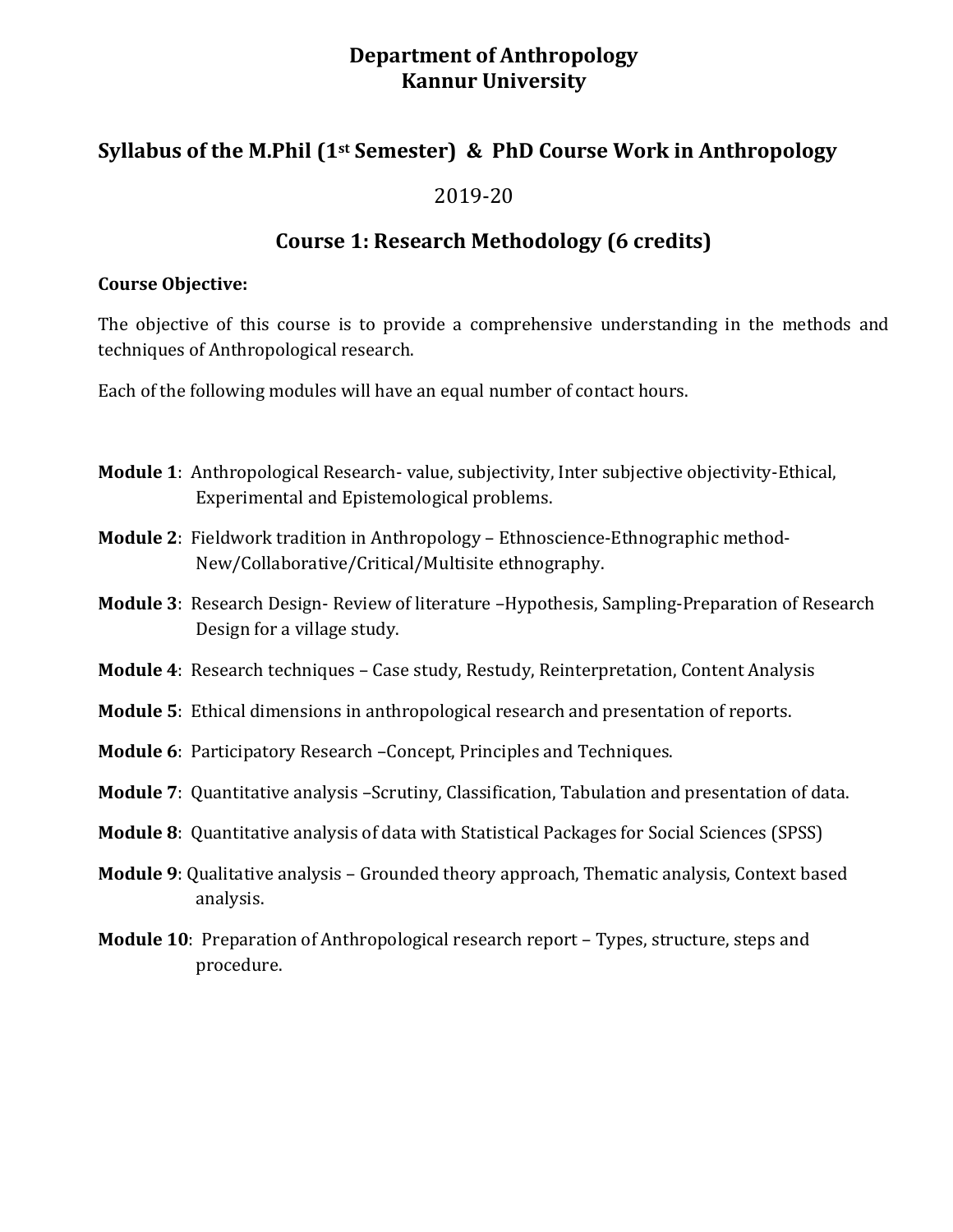#### **Recommended Readings:**

Bernard, H. Russell. 1940. Research Method in Cultural Anthropology. New Delhi: Sage Publications.

Elliott, Jane. 2005. Using Narratives in Social Research. London: Sage Publications.

Kidder, Louise and Charles.M.Jodd. 1986. Research Method in Social Relations. New York : Holt, Rinehart and Winston.

Pelto and Pelto.1970. Anthropological Research. USA: Cambridge University Press.

Royal Anthropological Inst. of G. Britain& Ireland 1967 'Notes and Queries on anthropology', Routledge and Kegan Paul Ltd. London.

Young, Pauline. 1984. Scientific Social Surveys and Research. New Delhi: Prentice Hall.

Johnson, Michelle C. "Symbolic and Interpretive Anthropology." In Theory in Social and Cultural Anthropology: An Encyclopedia, Vol. 2, edited by R. Jon McGee and Richard L. Warms, 841-846. Thousand Oaks, CA: SAGE Reference, 2013

Barlett, F. C., M. Ginsberg et al (Ed.). The Study of Society: Methods and Problems. London: Kegan Paul. (Selected Chapters).

Casagande, J.B. (Ed.). In the Company of Man: Twenty portraits of anthropological informants. New York: Harper.

Clifford, J. and Marcus, G.E. 1986. Writing culture: The Poetics and Politics of Ethnography. Berkeley, CA: University of California Press.

Epstein, A.L.1967. The Craft of social Anthropology. London: Tavistock

Evans Pritchard, E.E. 2004 (1951). Social Anthropology. London: Routledge (Selected Chapters)

Goode, W.J. and P.K. Hatt. 1952. Methods of Social Research. New York: McGraw Hill' .

Gottschalk, L., C. Kluckhon and R. Angell. (Ed.). 1951. The use of Personal Documents in History, Anthropology and Sociology. New York: social Science Research Council.

Hammersley, M and Atkinson. 1995. Ethnography: Principles in Practice. London: Routledge.

Henry, M.S. 2003. 'Where are you really from?': Representation, identity and power in the fieldwork experiences of a South Asian diasporic, Qualitative Research,3:22942.

Visweswaran, Kamala . l9g4.Fictions of Feminist Ethnography. University of Minnesotta Press.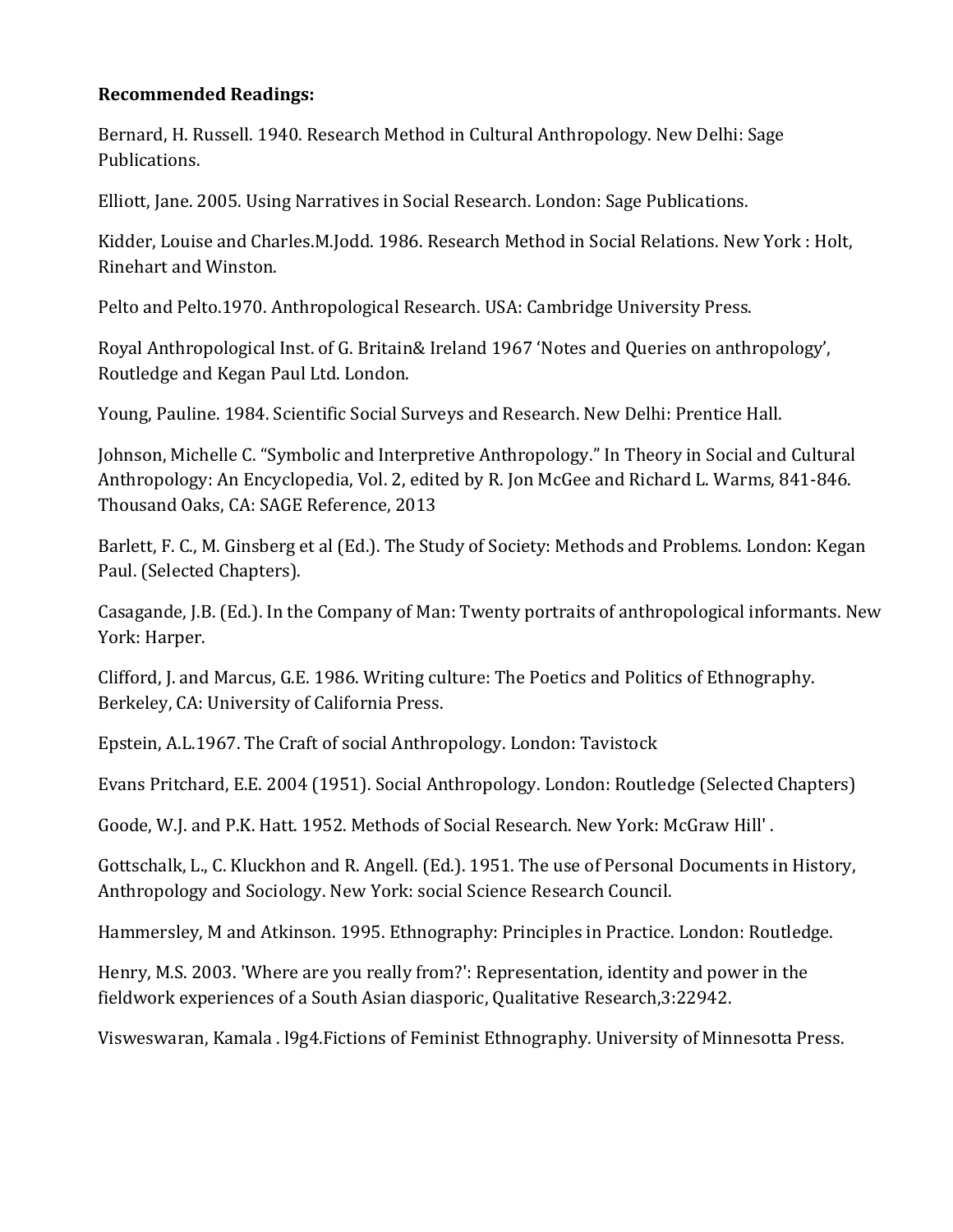# **Course 2 : Advanced theories in Socio-cultural anthropology**

# **(6 Credits)**

#### **Course Objective:**

The objective of this course is to provide a comprehensive understanding of both historical and contemporary theories in Anthropology.

Each of the following modules will have an equal number of contact hours.

- **Module 1**: Theoretical developments in Anthropology
- **Module 2**: Functionalism and Structural Functionalism
- **Module 3**: Structuralism and Post structuralism
- **Module 4**: Culture and Personality, National Character and studies of culture at a distance
- **Module 5:** Symbolic and Interpretive anthropological theories
- **Module 6**: Post Modernism
- **Module 7:** Politics of Representation -Identity and differences and ethnography under scrutiny
- **Module 8**: Anthropology of State, Citizenship and Civil society
- **Module 9**: Anthropology of Gender
- **Module 10**: Theories in Cognitive Anthropology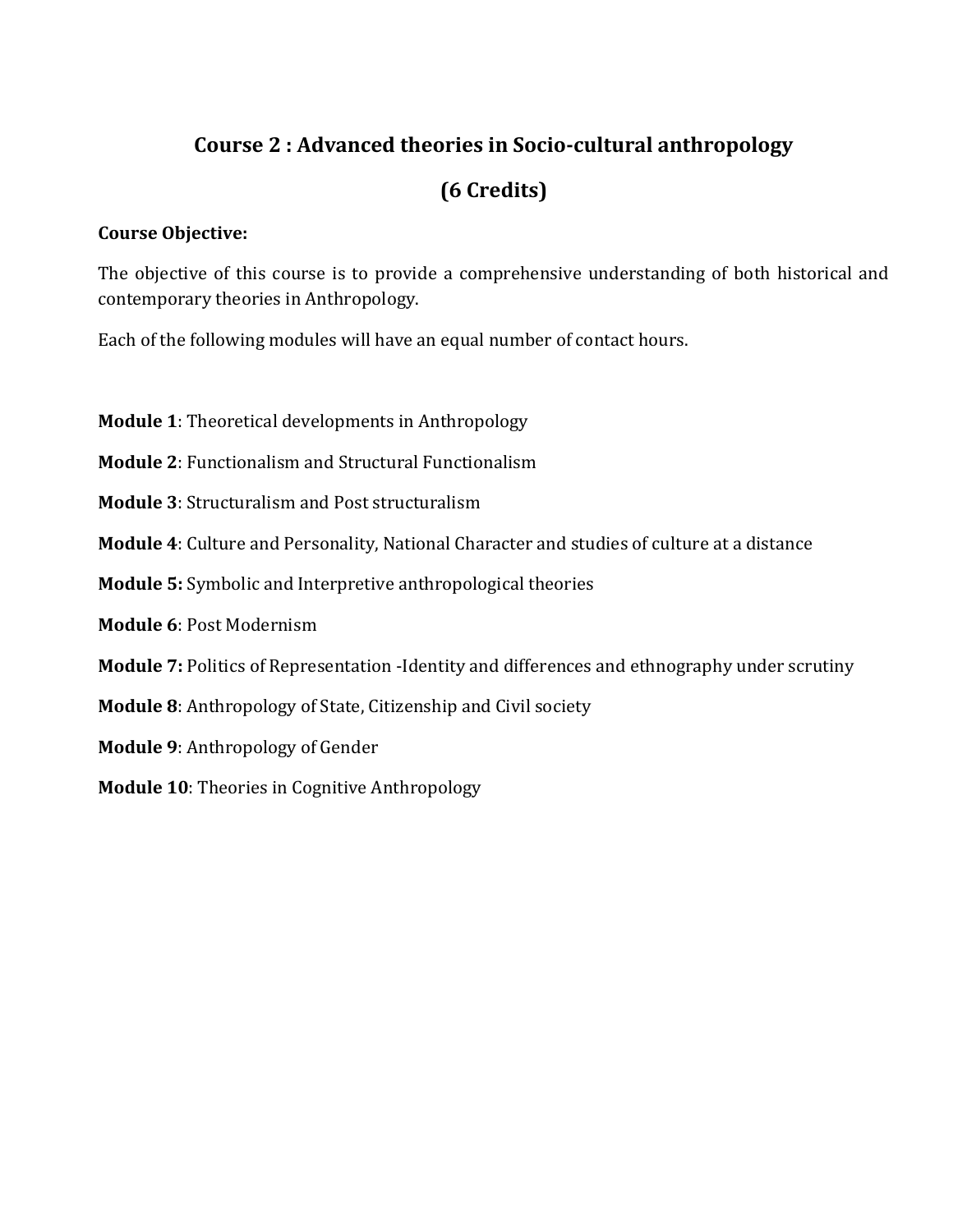#### **Recommended Readings**

Bohanan, Paul & Mark Glazer. 1973. High Points in Anthropology. New York: Alfred A Knopf.

Lukas, Scott A. "Postmodernism." In Theory in Social and Cultural Anthropology: An Encyclopedia, Vol. 2, edited by R. Jon McGee and Richard L. Warms, 639-645. Thousand Oaks, CA: SAGE , 2013.

Geertz, Clifford. 1983. Local Knowledge: Further Essays in Interpretive Anthropology. New York: Basic Books, Inc.

Geertz, Clifford, ed. 1974. Myth, Symbol, and Culture. New York: W. W. Norton and Company, Inc.

Geertz, Clifford. 1973c The Interpretation of Cultures. New York: Basic Books, Inc.

Geertz, Clifford. 1973d Thick Description: Toward an Interpretive Theory of Culture. *In* The Interpretation of Cultures. Pp. 3-30. New York: Basic Books, Inc.

Atran, Scott and Douglas Medin, (2008) *The Native Mind and the Cultural Construction of Nature*. Cambridge, Massachusetts: MIT Press.

Shweder, Richard A. and Robert A. LeVine, eds. (1984). *Culture Theory: Essays on mind, self, and emotion*. Cambridge, UK: Cambridge University Press.

Strauss, Claudia and Naomi Quinn (1997). *A Cognitive Theory of Cultural Meaning*. Cambridge, UK: Cambridge University Press.

Wierzbicka, Anna (1999) *Emotions across Languages and Cultures: diversity and universals*. Cambridge, UK: Cambridge University Press. Srinivas, M.N. 1995 Rpt. Social Change in Modern India. New Delhi: Orient Longman.

Singh, Yogendra. 1980 Rpt. Social Stratification and Change in India. New Delhi: Manohar Book Services.

Clifford and Marcus. 1986. (2010 rpt.). Writing Culture – The Poetics and Politics of Ethnography. California: University of California Press.

Firth, Raymond. 1973. Symbols Public and Private. London: George Allen & Unwin Ltd.

Freeman, Derek. 1991. Margaret Mead and Samoa – The Making and Unmaking of an Anthropological Myth.

Gellner, Ernst. 1983. Nations and Nationalism. Malden MA. Blackwell Publishers.

Levi-Strauss, Claude. 1963. (1986 rpt.) Structural Anthropology. Vol. 1. England: Penguin Books.

Levi-Strauss, Claude. 1976. (1987 rpt.) Structural Anthropology. Vol. 2. England: Penguin Books.

Betellie, Andre, 1974, (ed.) "The Decline of Social Inequality" in Social Inequality, Penguin, New Delhi.